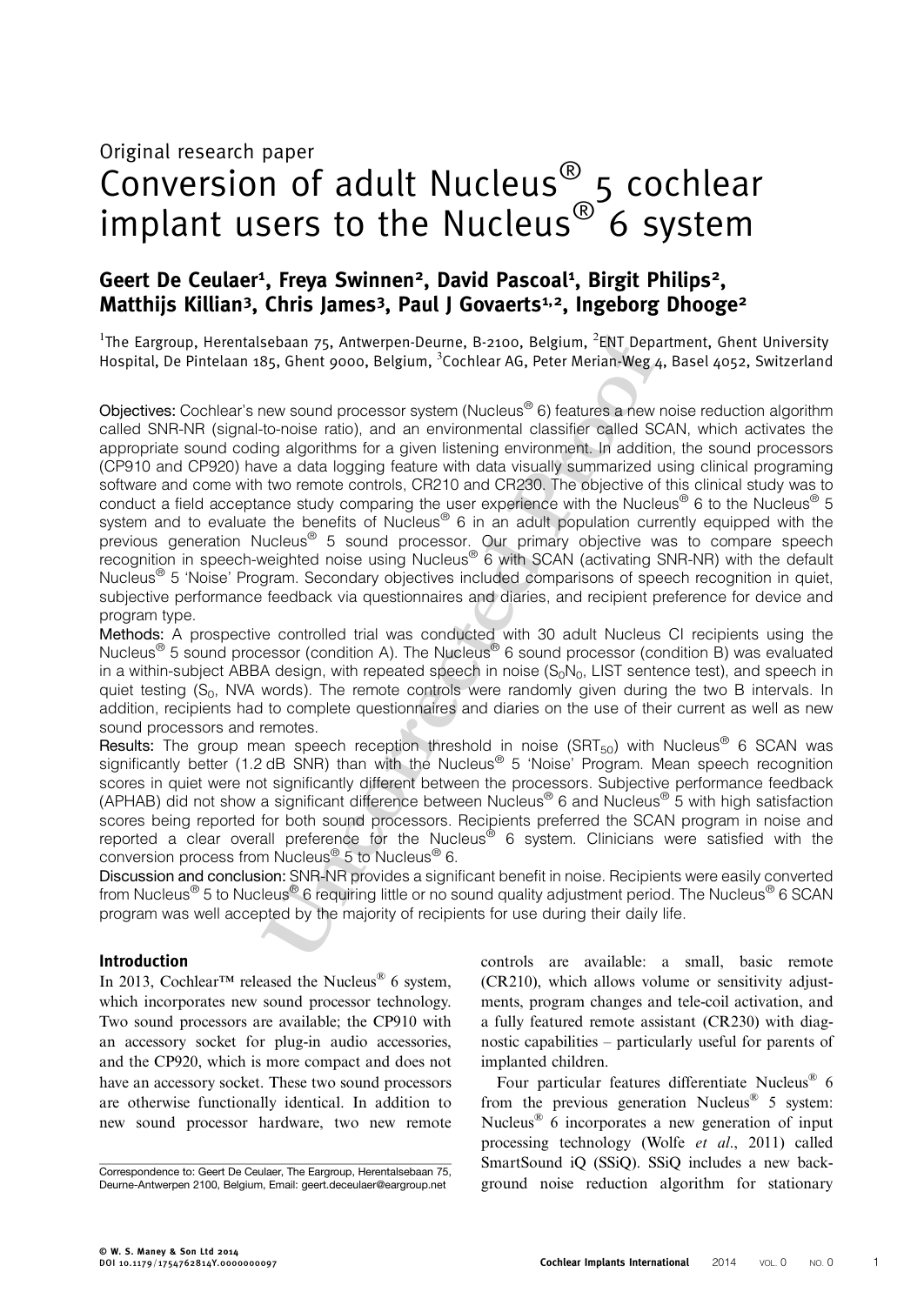noises (SNR-NR), wind noise detection and reduction (WNR), and an automatic scene classifier (SCAN). SCAN provides automatic detection of the user's listening environment and automatically selects appropriate input processing, thereby eliminating the need for multiple processor programs and manual program changes. In addition, data about scene, program use, and various other auto-diagnostic states are logged by the processor such that they can be visualized by the clinician during the following programing session.

SNR-NR acts instantaneously to reduce background noise levels irrespective of their direction, while retaining speech and other important signals [\(Hersbach](#page-10-0) et al., 2012; Mauger et al., 2012). The SNR-NR algorithm detects the background noise level in each frequency channel, estimates the signalto-noise ratio (SNR) in each and then attenuates those channels having low SNRs (Loizou et al., 2005).

WNR uses a differential analysis of the dual microphone input signals to identify wind noise; when detected, specifically designed multichannel compressors are activated to reduce the low-frequency wind noise while retaining other sounds to optimize the intelligibility of speech. A pilot study evaluating wind noise reduction in the Nucleus cochlear implant sound processors indicated positive speech understanding and listening quality results [\(Goorevich](#page-10-0) et al., 2012).

SCAN analyzes microphone input signals and classifies the sound environment into one of six scenes (Speech in Noise, Speech, Noise, Wind, Quiet and Music). For each scene, SCAN selects the most appropriate microphone directionality and activates input processing based on the determined listening environment. Changes in settings are transitioned smoothly to avoid any abrupt or disruptive listening percept for the recipient (Case et al[., 2011](#page-10-0)).

The sound processor records how often certain scenes are detected by SCAN, how often manual program changes are initiated and the frequency of certain processor state warnings. This can provide valuable information for the clinician for the purpose of troubleshooting, counseling and program optimization for the recipient. For example, the average daily use of the processor in hours can be displayed, and whether the user is more often listening in noisy rather than quiet environments.

This study was conceived as a field acceptance study to determine if the requirements of the Nucleus<sup>®</sup> 6 are met when used by the end user. The objective of this study was to evaluate the incremental benefits of Nucleus® 6 for adult cochlear implant recipients currently using the Nucleus® 5 system (CP810 sound processor and CR110 remote assistant). The study included speech testing in quiet and noise and usability measures collected via questionnaires and diaries over a period of 3 months. The benefits of wind noise reduction were not evaluated objectively in this study.

The primary objective of this study was to confirm in a clinical setting that the SNR-NR algorithm provides significant speech in noise recognition benefits in stationary noise as previously demonstrated by [Hersbach](#page-10-0) et al. (2012). We hypothesized that speech recognition thresholds in speech-weighted noise (SWN; SRT50) would be significantly lower using a Nucleus® 6 processor with SNR-NR active, than those using Nucleus<sup>®</sup> 5.

Secondary objectives evaluated sound processor preference (Nucleus® 6 versus Nucleus® 5), and Program preference (SCAN program versus Everyday), feedback on remote control usage, speech recognition in quiet, subjective performance from APHAB questionnaire ([Cox and Alexander, 1995\)](#page-10-0) and device use collected via custom questionnaires and diaries. In addition, we obtained feedback from clinicians, including their reactions to the new usagelogging functionality.

# **Methods**

pective of their direction, those using Nucleus<sup>®</sup> 5,<br>pective of their direction, those using Nucleus<sup>®</sup> 5,<br>Mauger et al., 2012). The preference (Nucleus<sup>®</sup> 6 verst<br>cts the background noise Program preference (SCA1<br>annel, A total of 30 cochlear-implanted recipients were recruited from and tested at two sites. Mean age was 48.3 years (SD 22.5). Mean duration of deafness prior to first-ear implantation was 18.5 years (SD 14.2). Mean duration of implant use was 4.7 years (SD 2.4). Five subjects had bilateral implants. Three of these received a CP900 series processor for both ears and were tested using bilateral Nucleus<sup>®</sup> 6 versus bilateral Nucleus® 5. The other two received a single CP900 series processor and were tested unilaterally with Nucleus<sup>®</sup> 6 versus Nucleus<sup>®</sup> 5. All recipients had greater than 40% LIST sentence test scores in 10 dB SNR noise prior to conversion, and were able to complete the speech tests used in this study.

# Study visit schedule

Figure 1 gives a summary of the study schedule with five visits and an ABBA protocol. Patients were tested in two conditions, namely with a Nucleus<sup>®</sup>  $5$ processor (condition A) or a Nucleus<sup>®</sup> 6 processor (condition B). They had been using the Nucleus<sup>®</sup> 5 processor (condition A) for at least 4 weeks before the first visit (visit 1 in Table [1\)](#page-2-0). This processor was then replaced with the Nucleus<sup>®</sup> 6 processor (condition B) for two 4-week periods. They were then switched back to N5 (condition A) for 2 weeks and re-tested. The two 'condition B' periods were meant to test two different remote controls (see further). After visit 4, the patients received both processors for some time before they were asked to express their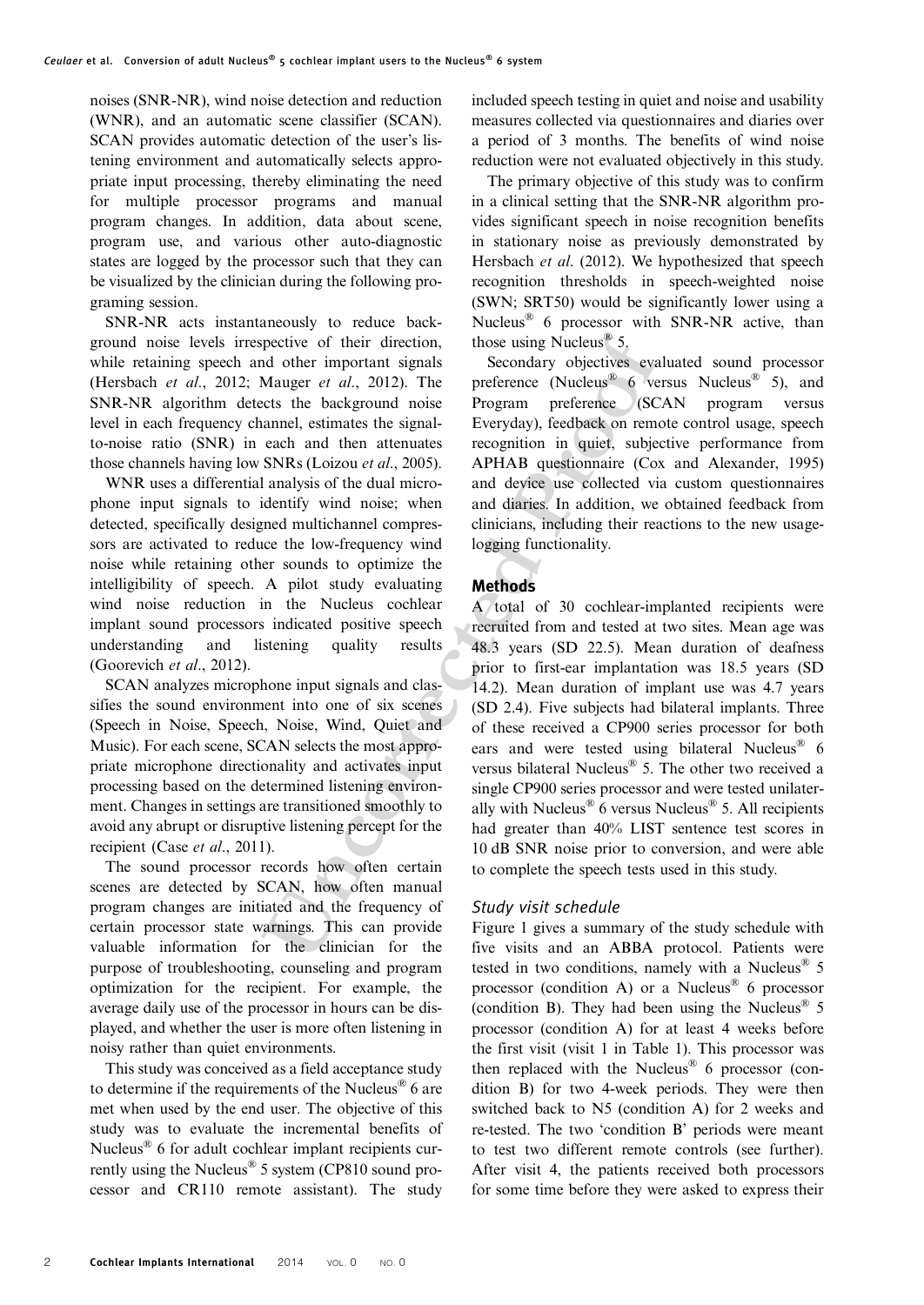<span id="page-2-0"></span>

Figure 1 Study schedule and conditions \*Interval between the current and the previous visit.  $^\dagger$ RC1 = CR210 or CR230; RC2 = CR230 or CR210, respectively. <sup>‡</sup>ON/free: users were asked to use the SCAN mode for 2 weeks and then they were left free to switch between SCAN or fixed mode to their liking.

ultimate preference. Speech recognition tests were performed at each visit. This allowed us to control not only for processor condition effect but also for learning effects since both processors were tested after a period of non-use, a 2–4 and a 4–8 weeks take home experience. At the final study visit, all subjects were re-tested with both devices.

|          | Table 1 Summary of sound coding parameters used by |  |
|----------|----------------------------------------------------|--|
| subjects |                                                    |  |

| formed at each visit. This allowed us to control not<br>only for processor condition effect but also for learn-<br>ing effects since both processors were tested after a<br>period of non-use, a 2–4 and a 4–8 weeks take home<br>experience. At the final study visit, all subjects were<br>re-tested with both devices.<br>and the other 15 recipients the CR230 remote.<br>Recipients were instructed to use the SCAN program<br>during the first 6 days of use. A Fixed program<br>(ASC and ADRO only, with SCAN disabled) could<br>be used after the first six days and at the user's<br>discretion.<br>CR230/CR210 remote. Again recipients<br>instructed to use the SCAN program during the first<br>6 days of use.<br>control use were provided at the end of session 12. | At visit 1, 15 recipients received the CR210 remote<br>At visit 2 the recipient crossed over to use the<br>Questionnaires for sound processor and remote | were                     | retrieved and the recipients set<br>Nucleus <sup>®</sup> 5 system.<br>At the end of visit 4, subje<br>Nucleus <sup>®</sup> 6 and counselled to<br>they wished for a further perio<br>The timing of the fifth stud<br>coincide with the availabili<br>Nucleus <sup>®</sup> 6 system, which repl<br>version of the study and whi<br>keep afterwards. Eleven of<br>their commercial system at th<br>data collection for visits 4 an<br>one visit.<br>Sound processor programi<br>Prior to starting the study, all s<br>Nucleus <sup>®</sup> 5 sound processor (<br>of 1 month and programed wit<br>cessor programs that incorpo<br>features Automatic Sensitivit |
|-----------------------------------------------------------------------------------------------------------------------------------------------------------------------------------------------------------------------------------------------------------------------------------------------------------------------------------------------------------------------------------------------------------------------------------------------------------------------------------------------------------------------------------------------------------------------------------------------------------------------------------------------------------------------------------------------------------------------------------------------------------------------------------|----------------------------------------------------------------------------------------------------------------------------------------------------------|--------------------------|---------------------------------------------------------------------------------------------------------------------------------------------------------------------------------------------------------------------------------------------------------------------------------------------------------------------------------------------------------------------------------------------------------------------------------------------------------------------------------------------------------------------------------------------------------------------------------------------------------------------------------------------------------------|
|                                                                                                                                                                                                                                                                                                                                                                                                                                                                                                                                                                                                                                                                                                                                                                                   |                                                                                                                                                          |                          | Adaptive Dynamic Range                                                                                                                                                                                                                                                                                                                                                                                                                                                                                                                                                                                                                                        |
| Table 1 Summary of sound coding parameters used by<br>subjects                                                                                                                                                                                                                                                                                                                                                                                                                                                                                                                                                                                                                                                                                                                    |                                                                                                                                                          |                          | (James et al., 2002, Müller-De                                                                                                                                                                                                                                                                                                                                                                                                                                                                                                                                                                                                                                |
| Parameter                                                                                                                                                                                                                                                                                                                                                                                                                                                                                                                                                                                                                                                                                                                                                                         | Value                                                                                                                                                    | Ν                        | Nucleus <sup>®</sup> 6 sound process<br>same coding parameters as fo                                                                                                                                                                                                                                                                                                                                                                                                                                                                                                                                                                                          |
| Nucleus <sup>®</sup> 6 processor type                                                                                                                                                                                                                                                                                                                                                                                                                                                                                                                                                                                                                                                                                                                                             | CP910<br>CP920                                                                                                                                           | 15<br>18                 | summarised in Table 1.                                                                                                                                                                                                                                                                                                                                                                                                                                                                                                                                                                                                                                        |
| Strategy                                                                                                                                                                                                                                                                                                                                                                                                                                                                                                                                                                                                                                                                                                                                                                          | ACE<br>MP3000                                                                                                                                            | 31<br>$\mathbf{2}$       | Speech testing                                                                                                                                                                                                                                                                                                                                                                                                                                                                                                                                                                                                                                                |
| Active electrodes                                                                                                                                                                                                                                                                                                                                                                                                                                                                                                                                                                                                                                                                                                                                                                 | 22<br>$21(2 - 22)$<br>20 (1-22: 1; 3-22: 2)<br>19 (2-5 & 8-22: 1; 4-22: 3)                                                                               | 14<br>3<br>3<br>4        | Speech test were performed w<br>or Nucleus <sup>®</sup> 6 processors (vis.<br>and 5). To avoid order effects<br>condition was randomized ac                                                                                                                                                                                                                                                                                                                                                                                                                                                                                                                   |
|                                                                                                                                                                                                                                                                                                                                                                                                                                                                                                                                                                                                                                                                                                                                                                                   | $18(5 - 22)$<br>16 (3-5 & 10-22: 1; 5-22:<br>13 (3-5 & 10-22)                                                                                            | 6<br>$\overline{c}$<br>1 | 1, 2 and 5. Contralateral de<br>Freedom processors) were re                                                                                                                                                                                                                                                                                                                                                                                                                                                                                                                                                                                                   |
| Simulation rate/channel<br>(pps)                                                                                                                                                                                                                                                                                                                                                                                                                                                                                                                                                                                                                                                                                                                                                  | 500<br>720                                                                                                                                               | 6<br>6                   | subjects had severe to profo<br>Tone Average of 85 dB or wo<br>side. In the few cases with                                                                                                                                                                                                                                                                                                                                                                                                                                                                                                                                                                    |
|                                                                                                                                                                                                                                                                                                                                                                                                                                                                                                                                                                                                                                                                                                                                                                                   | 900                                                                                                                                                      | 20                       | 70 dBHL or better, that ea                                                                                                                                                                                                                                                                                                                                                                                                                                                                                                                                                                                                                                    |
| Pulse width per phase $(\mu s)$                                                                                                                                                                                                                                                                                                                                                                                                                                                                                                                                                                                                                                                                                                                                                   | 1200<br>25<br>37                                                                                                                                         | $\mathbf{1}$<br>29<br>1  | testing.<br>The speech in noise tests fo                                                                                                                                                                                                                                                                                                                                                                                                                                                                                                                                                                                                                      |
| Number of maxima                                                                                                                                                                                                                                                                                                                                                                                                                                                                                                                                                                                                                                                                                                                                                                  | 50<br>6<br>8                                                                                                                                             | 3<br>2<br>4              | ducted using the SmartSo<br>(ASC, ADRO and Zoom                                                                                                                                                                                                                                                                                                                                                                                                                                                                                                                                                                                                               |
|                                                                                                                                                                                                                                                                                                                                                                                                                                                                                                                                                                                                                                                                                                                                                                                   | 10<br>11<br>12                                                                                                                                           | 3<br>1<br>2              | Nucleus <sup>®</sup> 6 using SCAN (AS<br>SNR-NR).                                                                                                                                                                                                                                                                                                                                                                                                                                                                                                                                                                                                             |
|                                                                                                                                                                                                                                                                                                                                                                                                                                                                                                                                                                                                                                                                                                                                                                                   | 14<br>15                                                                                                                                                 | 20<br>1.                 | For the first 15 subjects, d<br>recognition scores in noise                                                                                                                                                                                                                                                                                                                                                                                                                                                                                                                                                                                                   |

At visit 3 after testing, the CP900 processor was retrieved and the recipients sent home with only their Nucleus<sup>®</sup> 5 system.

At the end of visit 4, subjects were re-issued with Nucleus® 6 and counselled to use whichever processor they wished for a further period of home use.

The timing of the fifth study visit was scheduled to coincide with the availability of the commercial Nucleus® 6 system, which replaced the investigational version of the study and which the recipients could keep afterwards. Eleven of the recipients received their commercial system at the end of visit 4, hence data collection for visits 4 and 5 were combined in one visit.

# Sound processor programing

Prior to starting the study, all subjects actively used the Nucleus® 5 sound processor (CP810) for a minimum of 1 month and programed with the default sound processor programs that incorporated the Smartsound features Automatic Sensitivity Control (ASC) and Adaptive Dynamic Range Optimization (ADRO) (James et al., 2002, [Müller-Deile](#page-10-0) et al., 2008).

Nucleus® 6 sound processor programs used the same coding parameters as for Nucleus<sup>®</sup> 5, such as summarised in Table 1.

# Speech testing

Speech test were performed with Nucleus<sup>®</sup> 5 (visit 4) or Nucleus<sup>®</sup> 6 processors (visit 3) or both (visits 1, 2) and 5). To avoid order effects the order of processor condition was randomized across recipients for visits 1, 2 and 5. Contralateral devices (hearing aids or Freedom processors) were removed for testing. All subjects had severe to profound hearing loss (Pure Tone Average of 85 dB or worse) at the contralateral side. In the few cases with unaided thresholds of 70 dBHL or better, that ear was plugged during testing.

The speech in noise tests for Nucleus<sup>®</sup> 5 were conducted using the SmartSound 'Noise' Program (ASC, ADRO and Zoom activated), and for Nucleus® 6 using SCAN (ASC, ADRO, Zoom and SNR-NR).

For the first 15 subjects, during visits 1–4, speech recognition scores in noise were obtained with a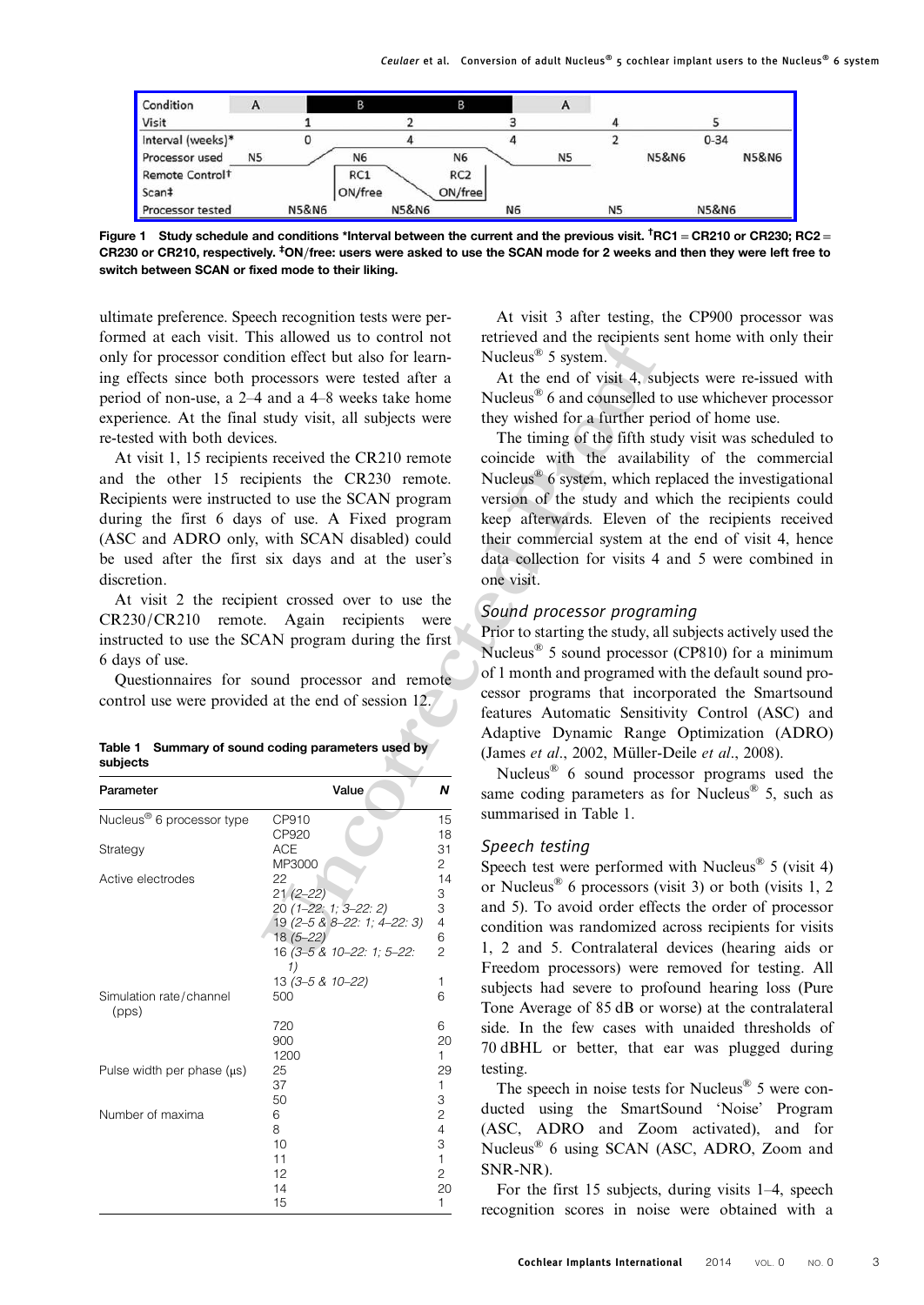fixed speech and noise level for two randomized sentence lists per processor condition per visit. Speech recognition in noise was measured with the Flemish sentences-in-noise test (LIST, [van Wieringen and](#page-10-0) [Wouters, 2005](#page-10-0), 2008). Speech and SWN (source LIST sentences recording) was presented from the front  $(S_0N_0)$ . Speech was presented at 70 dB SPL and the noise level chosen per subject between 0 and 10 dB SNR, with the aim to limit ceiling or floor effects (mean SNR 4.0 dB, SD 4.1).

For the last 15 subjects the LIST test was performed adaptively during visits 1–4 with speech fixed at 65 dB SPL while noise level was adjusted. The adaptive procedure allowed determination of the SNR level at which the whole sentence recognition score is approximately  $50\%$  (SRT<sub>50</sub>, [van Wieringen and Wouters,](#page-10-0) [2008\)](#page-10-0). Two SRT50 estimates were obtained per processor condition per visit.

All 30 subjects were tested in visit 5 using the adaptive SNR procedure, with two lists/estimates per processor condition.

A trial list of sentences was delivered prior to the start of noise testing with SCAN to ensure that the speech in noise scene was activated appropriately, and the time interval between lists was minimized to maintain this setting during testing. The SCAN setting was monitored and verified during testing using the bidirectional communication of the CR230 remote.

adjusted. The adaptive pro-<br>
These exports contained d<br>
it of the SNR level at Muclaus<sup>®</sup> 6 processor. The dat<br>
exception sore is approximated at the end of the study<br>
currence is approximated by a variable at the end of t Speech recognition in quiet was measured with the Flemish recordings of the Dutch word test (NVA test, [Wouters](#page-10-0) et al., 1994) using two random-order word lists per processor condition. For Nucleus<sup>®</sup>  $5$ , the test was conducted using the SmartSound 'Everyday' Program (ASC and ADRO), and for Nucleus® 6 the Fixed program was employed with the same settings (ASC and ADRO only, with SCAN disabled). Speech was presented from the front  $(S_0)$  at 50 dB SPL and word-lists were randomized among visits and recipients.

# Questionnaires

Feedback from the recipients was collected during visits 1, 2 and 3 with customized Nucleus<sup>®</sup> 5 and Nucleus® 6 questionnaires exploring processor usability, functionality, subjective performance and preference. Subjects were also provided with a diary (see Appendix 1) to evaluate the daily use of the Nucleus SCAN program. The first part of the diary had to be completed during the first 6 days following visits 1 and 2, and while using the SCAN program only. The questionnaire included six statements related to hearing performance, and recipients had to indicate daily to what extent they agreed or disagreed with these statements. The second part of the questionnaire, to be completed in the following 4 days, asked subjects

which program (SCAN or Fixed), they used in various situations. In addition, the APHAB questionnaire was administered at visit 1 for Nucleus® 5 and visit 2 for Nucleus<sup>®</sup> 6 to identify subjective performance differences.

Clinicians completed customized questionnaires on Nucleus® 6 usability and functionality.

# Electronic data

Anonymous and encrypted export files from the Custom Sound database (.cdx files) were collected at visits 1, 3 and 5 and sent to Cochlear via email. These exports contained data logged by the Nucleus<sup>®</sup> 6 processor. The data log analysis became available at the end of the study when the commercial version of the programing software was released.

# Statistical analysis

Per cent correct scores and SNR50 ( $N = 15$ ) collected at visits 1–4 were analysed using two-way, repeatedmeasures analysis of variance (ANOVA) with processor condition and visit as factors. A separate one-way ANOVA was performed to compare SNR50 in visit 5 ( $N = 30$ ) between the N5, and the investigational and commercial N6 processors. Holm-Sidak corrections were used for multiple planned comparisons.

APHAB scores were analysed using paired T tests for each subscale: 'Ease of Communication', 'Background Noise', 'Reverberation' or 'Aversiveness'. For non-normally distributed data, non-parametric tests were used.

Preference data for Nucleus® 6 SCAN versus the Nucleus<sup>®</sup> 6 (No SCAN) in noise was analysed with Chi-squared test.

# Ethics

This clinical study was sponsored by Cochlear AG (Basel, Switzerland) and conducted in accordance with ISO14155-2011 (clinical investigation of medical devices for human subjects – good clinical practice) and the Declaration of Helsinki (date). Regulatory approval was obtained by the sponsor, and the participating centres obtained Ethics Committee approvals before for the start of the investigation. All implant recipients participating in this study signed a written informed consent prior to any study-related examination or activity. All recipients enrolled in the study were stable daily device users and corresponding Adverse Events were to be recorded during study visits.

#### Results

No adverse events were reported. Eight device deficiencies were reported but were resolved through further instruction of recipients or replacement of the deficient part or device.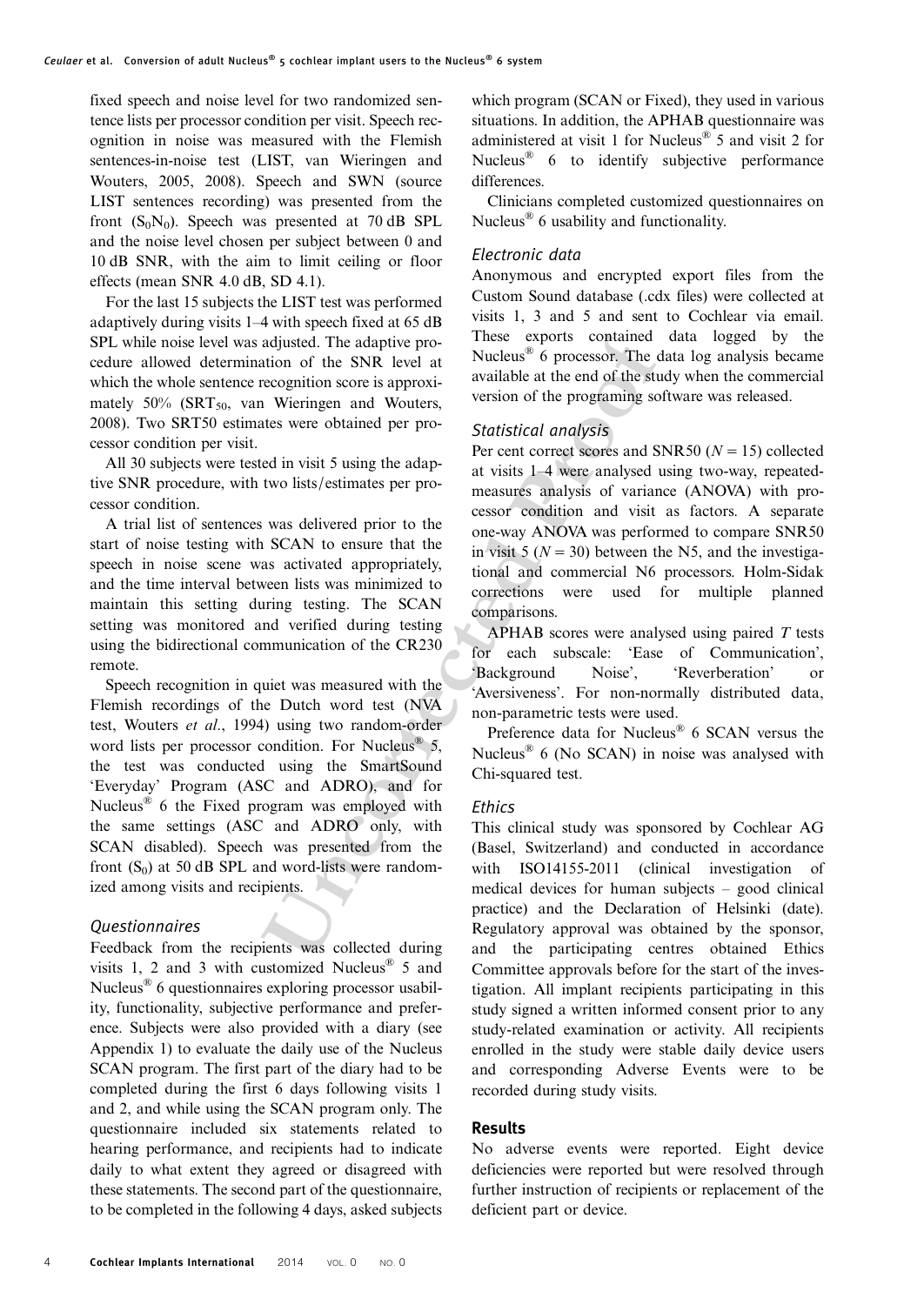<span id="page-4-0"></span>

Figure 2 Speech in Noise Results with CP900 (N6) and CP810 (N5) using the LIST sentence test (SNR fixed, visits 1–4, n: 15). Solid points are group means. Error bars indicate standard errors of the means and open points are individual data. A higher point on the graph indicates a superior score.

Per cent correct scores for speech recognition in noise with fixed individualized SNR are shown in Fig. 2. SNRs ranged from 0 to 10 dB. Scores for Nucleus<sup>®</sup> 5 ranged from 53% to 90% across subjects and visits; in many cases scores approached ceiling levels. A repeated-measure two-way ANOVA (RM-ANOVA) was performed on per cent correct scores with factors being processor (Nucleus<sup>®</sup> 5 and Nucleus<sup>®</sup> 6) and visit (Nucleus<sup>®</sup> 6 visit 3 equated to



Figure 3 Speech in Noise Results with CP900 (N6) and CP810 (N5) using the LIST sentence test in SWN (SNR adaptive, visits 1–4, n: 15). Solid points are group means. Error bars indicate standard errors of the means and open points are individual data. A lower point on the graph indicates a superior score.

Nucleus<sup>®</sup> 5 visit 4). There was no significant main effect of processor  $(F(1, 14) = 1.802, P = 0.201)$  but a significant effect of visit  $(F(2, 28) = 3.967, P =$ 0.030). There was no statistically significant interactions between processor and visit  $(F(2, 28) = 0.759$ ,  $P = 0.478$ .

Scores were significantly greater for visit 2 compared to visits 1 and 2 (68.0% versus 74.6%,  $P =$ 0.032, Holm-Sidak). Thus some learning effects occurred.

Formed on dB SNR with fact<br>
N6/2 N5/2 N6/3 N5/4<br>
equated to Nucleus<sup>86</sup> 6) and vis<br>
equated to Nucleus<sup>86</sup> 6) and vis<br>
SMRs with CP900 (N6) and<br>
SMRs with Nucleus<sup>86</sup> 5 (F(1, 14) = 3.7<br>
enterties the CNN fixed, with state Speech recognition thresholds in noise for visits 1–4 are summarized in Fig. 3. A RM-ANOVA was performed on dB SNR with factors processor (Nucleus<sup>®</sup> 5 and Nucleus<sup>®</sup> 6) and visit (Nucleus<sup>®</sup> 6 visit 3 equated to Nucleus<sup>®</sup> 5 visit 4). There was a trend for SNRs with Nucleus<sup>®</sup> 6 to be lower/better than those for Nucleus<sup>®</sup> 5 ( $F(1, 14) = 3.762$ ,  $P = 0.073$ ); and no effect of visit  $(F(2, 28) = 1.621, P = 0.216)$ . There was no statistically significant interaction between processor and visit  $(F(2, 28) = 0.049, P = 0.952)$ . Across the three visits least mean scores for each processor were 8.7 dB SNR for Nucleus<sup>®</sup> 5 and 7.5 dB SNR for Nucleus® 6 with an SEM of 0.42 dB SNR.

Speech recognition thresholds in noise comparing Nucleus<sup>®</sup> 5, the investigational version of Nucleus<sup>®</sup> 6 and the commercial of Nucleus® 6 for the entire study population  $(N = 30)$  are shown in Fig. 4. A single-factor RM-ANOVA with processor as factor was performed on dB SNR. There was a significant effect of processor  $(F(2, 58) = 4.823, P = 0.012)$ . Post hoc Holm-Sidak comparisons revealed that mean dB SNR for both investigational and commercial versions



Figure 4 Speech in Noise Results with CP900 (N6) and CP810 (N5) using the LIST sentence test in SWN (SNR adaptive, visit 5, n: 30). Solid points are group means. Error bars indicate standard errors of the means and open points are individual data. A lower point on the graph indicates a superior score.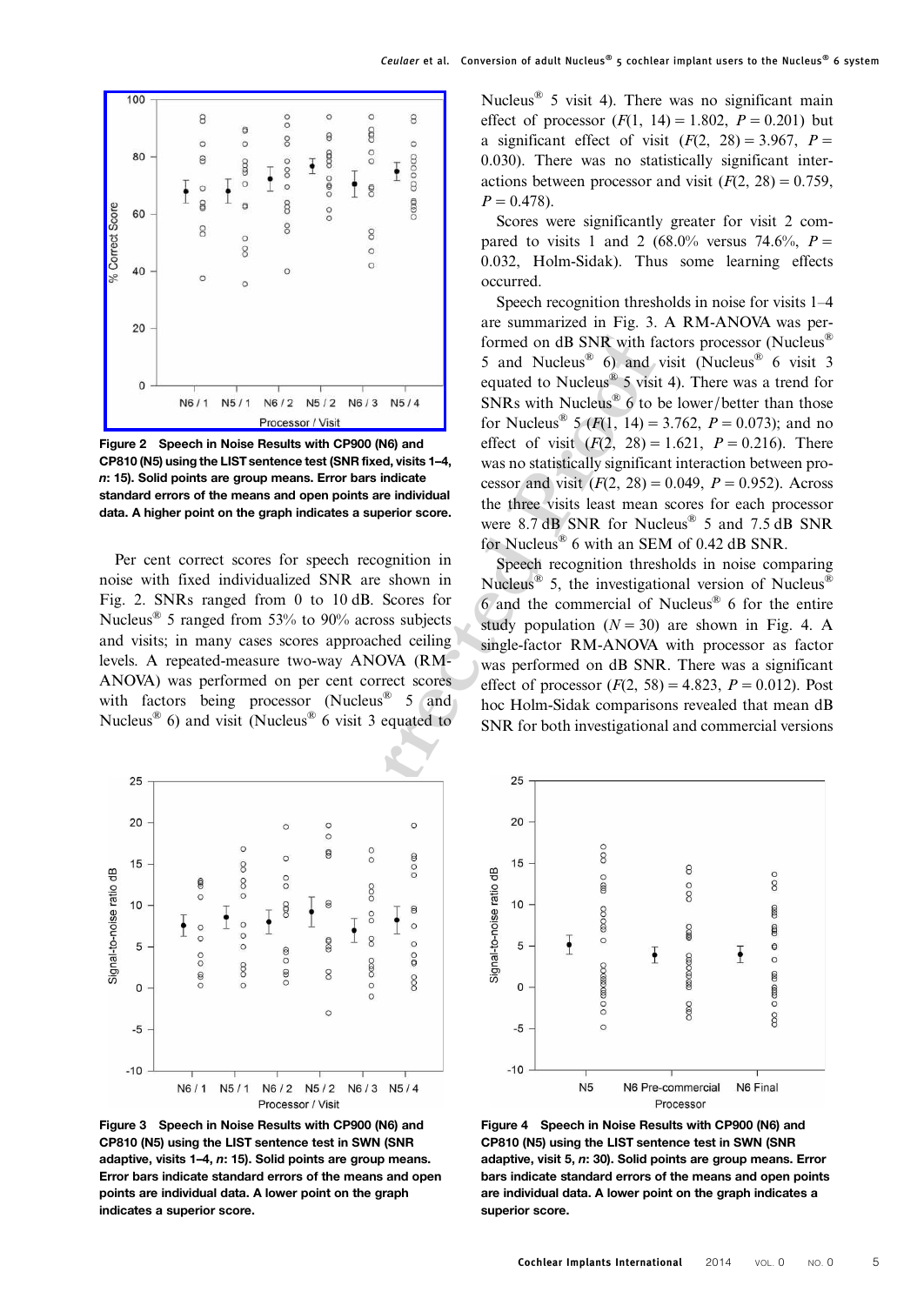

Figure 5 Comparison of SRT50 results using CP900 (N6), in its final configuration, versus CP810 (N5).

of Nucleus® 6 were significantly lower/better than for Nucleus<sup>®</sup> 5 (1.2 dB,  $P = 0.023$  in both cases).

SNRs for Nucleus® 5 were on average lower for visit 5 compared to visits 1–4 for the 15 subjects tested using the adaptive LIST (best SNR 8.2 dB in visit 4 versus 7.8 for visit 5). Most of the improvement/ reduction in SRT50 appeared to occur for subjects with poorer/higher dB SNR (Fig. 5).

Fig. 6 presents the speech-in-quiet results obtained with the NVA test for visits 1–4.

An RM-ANOVA was performed on per cent correct NVA scores with factors processor (Nucleus® 5 and



Figure 6 Speech in Quiet Results CP900 (N6) and CP810 (N5) using the NVA test (visits 1–4, n: 30). Solid points are group means. Error bars indicate standard errors of the means and open points are individual data. Higher points on the graph indicate superior scores.

Nucleus<sup>®</sup> 6) and visit (Nucleus<sup>®</sup> 6 visit 3 equates to Nucleus® 5 visit 4). There was no significant main effect for processor  $(F(1, 29) = 3.565, P = 0.069)$  but there was for visit  $(F(2, 58) = 5.167, P = 0.009)$ . There was no statistically significant interaction between processor and visit  $(F(2, 58) = 1.869, P =$ 0.163). Scores were significantly different between visits 1 and 2 (59.9% versus 63.6%,  $P = 0.008$ ) but not for visit  $3/4$  (62.4%, SEM 0.84%), again indicative of some learning effects occurring in the early stages of the study.

Communication, Noise,<br> **EXECUTE ACTES AND ACTE COMMUNIST AND ACTE (SEE A SOMET SURFALL AND AND ACTES ARE SURFALL AND ACTES AND ACTES AND ACTES (CONTINUES AND ACTES CONTINUES AND COMMUNICAL There we no average lower proton** The APHAB global and subscale scores (Communication, Noise, Reverberation, Aversiveness) for Nucleus<sup>®</sup> 5 in visit 1 and Nucleus<sup>®</sup> 6 in visit 2 are shown in Fig. [7](#page-6-0). Signed-rank tests were performed where paired differences were not normally distributed. There were no significant differences between Nucleus<sup>®</sup> 6 and Nucleus<sup>®</sup> 5 scores for Communication (Wilcoxon signed-rank test,  $P =$ 1.00), Noise (paired Student's t test,  $P = 0.27$ ), Reverberation (paired Student's t test,  $P = 0.19$ ), Aversiveness (Wilcoxon signed-rank test,  $P = 0.30$ ), and global scores (Wilcoxon signed-rank test,  $P =$ 0.13).

The group outcomes of the first and second diary did not vary substantially, and were summed. Fig. [8](#page-6-0) presents the outcomes of the first part of the diary showing that overall 48% of the recipients agreed with the six statements favouring the use of SCAN while about 34% were neutral and about 17% of the recipients disagreed with the statements.

The most favourable statement was 'I could hear important sounds in my environment at comfortable levels' and the least favourable statement was 'Sounds coming from different directions sounded normal'.

The second part of the diary was completed over the past 4 days during which the recipients were allowed to switch between the SCAN and the Fixed program.

Between visits 1 and 2, 60% of subjects reported that they could tell the difference between SCAN and Fixed programs and overall 60% used the SCAN program most of the time. Of those who could tell the difference about 50% used the SCAN program most of the time and 10% used SCAN and the Fixed program about equally. Similar reports were given at visits 2 and 3. For those subjects who reported using both programs consistently, the pattern of program use across the situations mentioned in the Diary changed between visits 1–2, and 2–3. Initially these subjects switched to use the Fixed program more of the time (70%), however later they switched to using the SCAN program the majority of the time (70%). This indicates that some acclimatization to the SCAN program was required. Notably these subjects initially preferred the Fixed program for 'I want to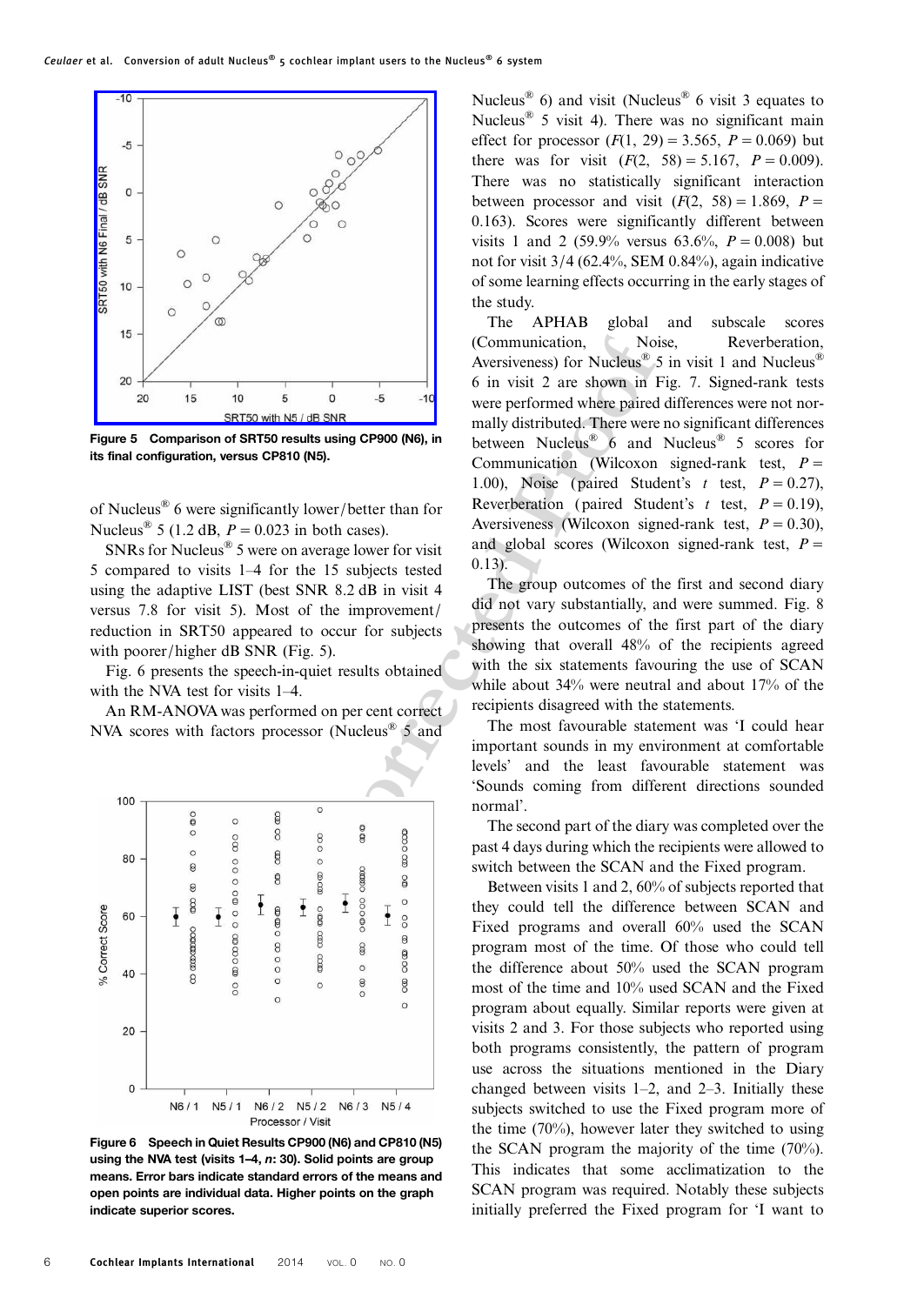<span id="page-6-0"></span>

Figure 7 Results obtained with the APHAB questionnaire. Solid points are group means. Error bars indicate standard errors of the means and open points are individual data. A higher score indicates a higher percentage of hearing problems reported by the person.

be comfortable' and 'I want to be sure I know where sound is coming from' but gradually preferred SCAN in these situations. Interestingly, these subjects generally continued to use the Fixed program for 'Listening to quiet sounds'. In personal communications with the clinicians, some recipients reported



Figure 8 Diary outcomes with recipient's feedback on the first 6 days of using SCAN.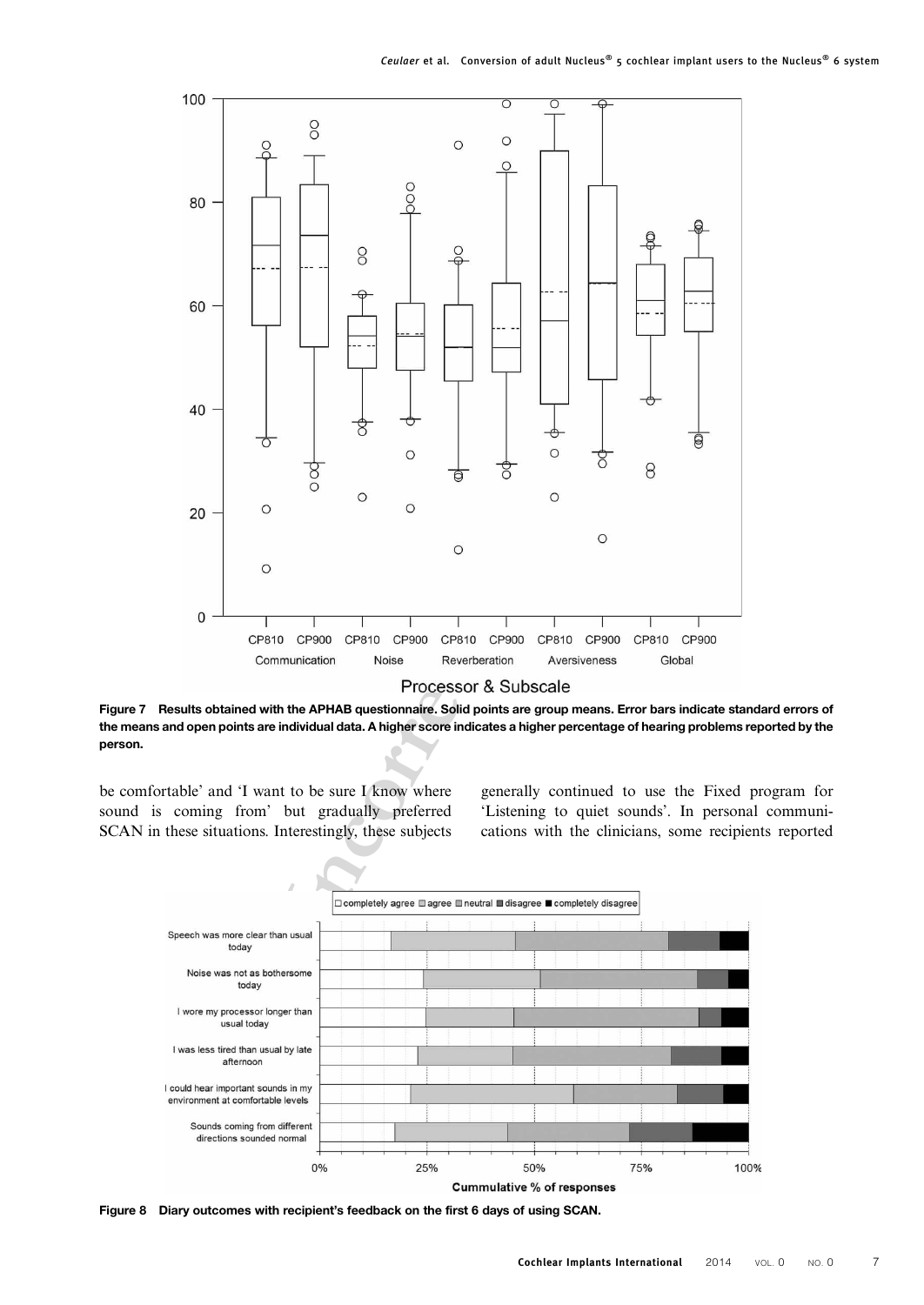Ceulaer et al. Conversion of adult Nucleus® 5 cochlear implant users to the Nucleus® 6 system



Figure 9 Usage Logs – example of the 'donut' display in the Custom Sound fitting software.

that in noise, the SCAN program comfortably adapts and attenuates the background noise. One recipient reported that with SCAN, the TV without subtitles could be followed, while another recipient reported that she could follow the radio while in the car.

#### Subjective preference

Recipient preference for sound processor was evaluated at the second study visit. After 4 weeks of take home use, 14 recipients (47%) reported preferring the Nucleus® 6 CP900 processor, 14 recipients (47%) equally preferred the two processors, and two recipients (7%) preferred Nucleus<sup>®</sup> 5.

The recipient's preference for the two Nucleus<sup>®</sup> 6 programs was also obtained for quiet and noise conditions. The SCAN program was preferred by the majority of recipients in quiet (60%) and in noise (63%) while approximately 30% reported a preference for the program with SCAN disabled. An additional 10% of recipients reported an equal preference for the two programs in quiet or in noise. Two separate 1-sample proportions test with continuity corrections were performed to test the hypotheses that equal or more recipients prefer the SCAN program over the non-SCAN program. Proportions for preference for 'Non-SCAN' over 'SCAN' were compared to the Null hypothesis proportion  $\geq 0.5$ . Proportions for "no preference" were discarded. In quiet, the proportion of recipients preferring 'Non-SCAN' was not significantly lower than 0.5 ( $\chi^2(1) = 2.37$ ,  $P = 0.062$ , proportion 0.33, 95% confidence interval 0–0.51). In noise, the proportion of recipients preferring 'No SCAN' was significantly lower than 0.5 ( $\chi^2(1) = 3.70$ ,  $P = 0.027$ , proportion 0.296, 95% confidence interval 0–0.47). Thus SCAN was rated as equal to Non-SCAN or preferred over Non-Scan in a significantly higher proportion of subjects for noise ( $P < 0.05$ ), and there was a trend for the same outcome in quiet  $(P < 0.10)$ .

**Uncorrect CONSUMERED CONSUMERED ASSESS (CONSUMERED ASSESS)**<br> **UNCORRECTED ASSESS (CONSUMERED ASSESS)**<br> **UNCORRECTED ASSESS (CONSUMERED ASSESS)**<br> **UNCORRECTED ASSESS**<br> **UNCORRECTED ASSESS**<br> **UNCORRECTED ASSESS**<br> **UNCORRECT** At visit 3, recipient's preference for the two Nucleus® 6 remotes was evaluated and data obtained for 27 subjects. Preferences were split evenly across devices, with 27% preferring the CR210 and 27% preferring CR230. The remaining 46% of the recipients equally preferred the two remote devices. When equipped with the CR230, 17 recipients were programed in Advanced Mode and 13 recipients in Simple Mode. When equipped with the CR210, 25 recipients had Volume enabled and 2 recipients had Sensitivity enabled.

At the final study visit all recipients elected to transfer the remaining warranty on their Nucleus<sup>®</sup> 5 processor over to the Nucleus® 6 processor suggesting that they will continue to use the Nucleus<sup>®</sup> 6 processor as their primary hearing device (or devices for the 3 bilateral recipients) in their daily life.

# Usage logging

Recipient's Usage data was automatically captured and uploaded to the Custom Sound software database each time the sound processor was connected for programing. Fig. 9 shows a summary of the usage data from the time of last connection displayed in Custom Sound. The most recent data are presented in 'donuts' and historical data are summarized in a 100% stacked column chart (see Fig. [8](#page-6-0)).

Complete Usage Logs were collected for 15 recipients. The average total ON-time in hours and the distribution of hours spent by the recipient in different Scenes is displayed in Fig. [10.](#page-8-0) On average, recipients were wearing their Sound Processor 10 hours/day, ranging from 5 to 17 hours/day.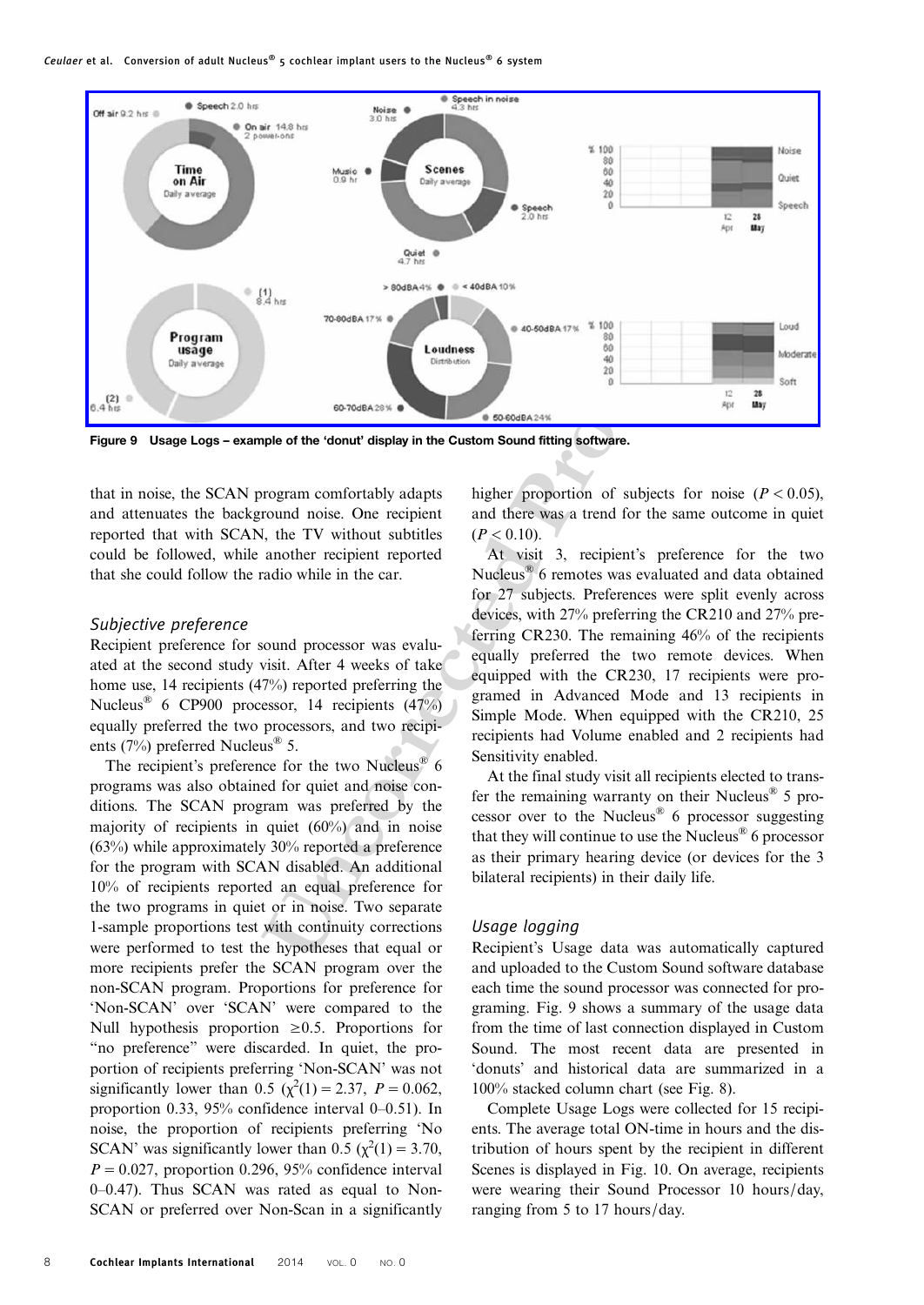<span id="page-8-0"></span>

Figure 10 Usage Logs – daily averages/scenes (n: 15).

# **Discussion**

The primary objective of this study was to assess the effects of the Nucleus® 6 SCAN program in background noise. This program automatically activates a digital SNR-NR algorithm to reduce stationary background noise, and this was compared against the performance of the Nucleus<sup>®</sup>  $\overline{5}$  processor using a manually selected SmartSound 'Noise' Program.

Evaluation of 30 subjects with SCAN failed to show a significant benefit over Nucleus® 5 in quiet or using a fixed level noise test (due to ceiling effects), however, when administered adaptively, noise testing showed a statistically significant effect for Nucleus<sup>®</sup> 6 SCAN over Nucleus<sup>®</sup> 5 ( $P = 0.023$ , benefit 1.2 dB, Fig. 3) in SWN. Since neither the CI recipients nor the assessors were blinded, it cannot be entirely ruled out that some bias in favour of the new device may have to be taken into account. An improvement of 1.2 dB SRT is generally considered clinically relevant. The psychometric function of the speech test used (LIST in noise) has a slope of 17%/dB [\(van Wieringen and](#page-10-0) [Wouters, 2008](#page-10-0)), which means that a 1.2 dB improvement stands for a 20.4% increase in intelligibility.

Clinicians reported that recipients were easily converted from Nucleus<sup>®</sup> 5 to Nucleus<sup>®</sup> 6, requiring little or no adaptation time to the new sound processor.

Subjective hearing performance outcomes showed no significant differences on the APHAB Global scale and subscales between Nucleus® 6 and Nucleus<sup>®</sup> 5, however, this may not have been a sensitive enough measure for evaluating differences in input processing technologies.

Customized questionnaires were also administered during the study and showed high levels of satisfaction with both the Nucleus<sup>®</sup> 6 and Nucleus<sup>®</sup> 5 processors. Recipients were least satisfied with hearing in difficult noisy listening environments. Feedback from daily recipient diaries compared hearing performance with SCAN versus No SCAN. Over half of the subjects responded favourably to SCAN despite usage logs showing that many recipients used their device in a predominantly 'quiet' environment. Some recipients provided additional comments suggesting increased comfort (decreased loudness) with SCAN, which could be attributed to the SNR-NR algorithm.

The majority of recipients preferred the SCAN program for listening in noise and in quiet, suggesting that SCAN is well accepted and suitable as a default option for the new programing software.

Clinicians indicated that approximately 40% of the recipients regularly (several times/day, once or twice/week) change programs, with 20% changing occasionally (once/twice/month), and the remaining approximately 40% never changing programs. SCAN offers an opportunity to easily and automatically benefit from enhanced sound coding without the need to change Programs.

About half of the recipients (14/30) reported a preference for the CP900 Sound Processor with the other half reporting no clear preference (14/30). All recipients transferred the remaining warranty on their CP810 Sound Processor over to the CP900 Sound Processor, indicating their preference for ongoing use of the new system as their primary processor.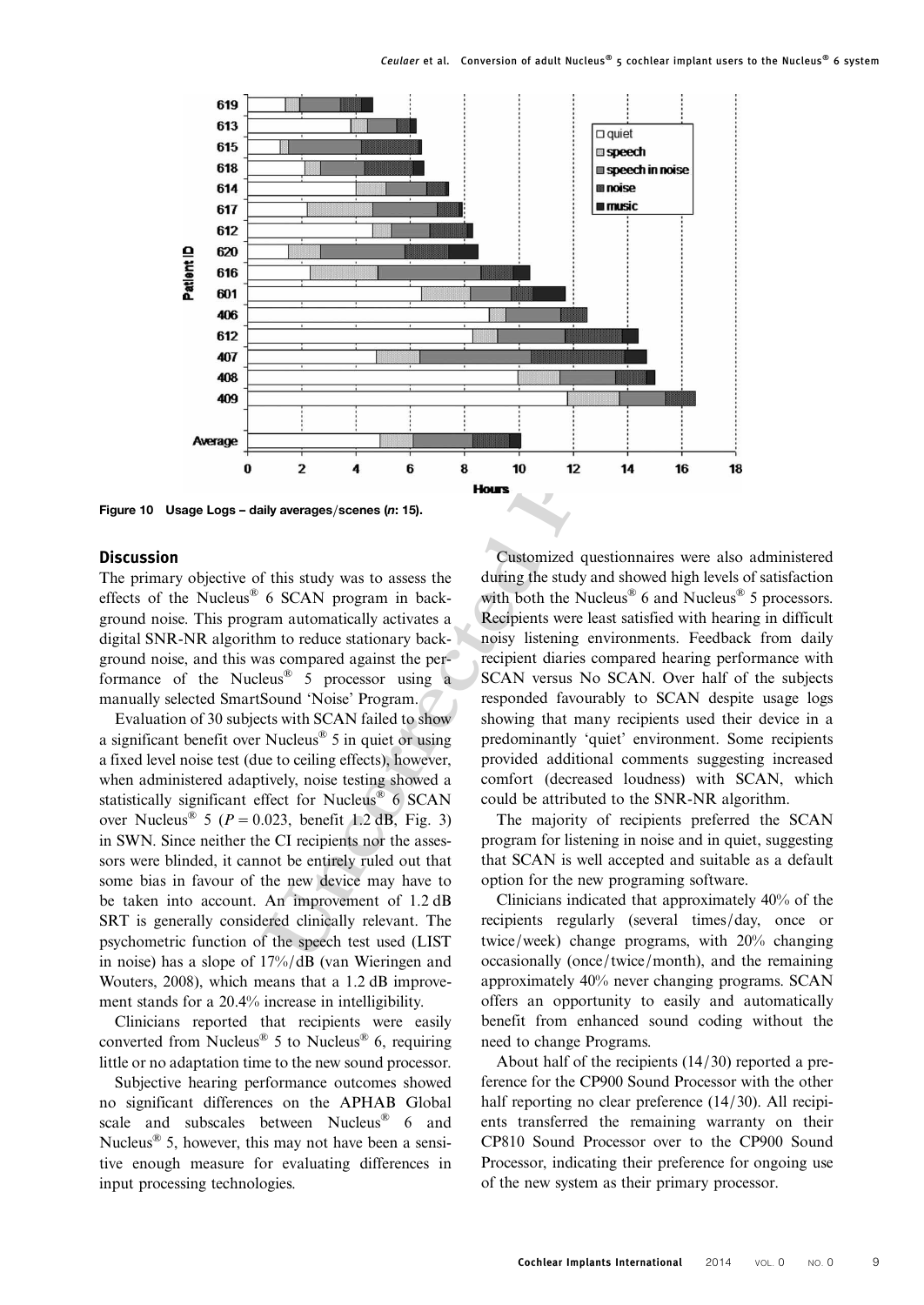Usage logging was received positively and rated by the clinicians as a useful tool to facilitate programing and counseling of recipients.

Clinicians can see in the Usage Logs how much time is spent in a high-quality speech only environment. In these environments one might expect best open set speech understanding and implicit learning to listen with the Cochlear implant. In addition to the presented data, Usage Logs include Volume and Sensitivity settings for different Programs and accessory usage. Usage Logs can be used by clinicians to counsel the recipient and make informed decisions on required changes in MAP parameters.

# Conclusion

This study confirms the benefit of a new noise reduction algorithm called 'SNR-NR' in cochlear implant recipients equipped with the Nucleus<sup>®</sup>  $6$ CP900 series sound processors.

Recipients were easily converted from Nucleus® 5 to Nucleus<sup>®</sup> 6 requiring little or no sound quality adjustment period.

**EXECTS AND THE SET AND THE SET AND THE SET AND THE SET AND THE SET AND THE SET AND THE SET AND THE SET AND THE SET AND THE SET AND THE SET AND THE SET AND THE SET AND THE SET AND THE SET AND THE SET AND THE SET AND THE SE** The Nucleus<sup>®</sup> 6 SCAN program, which provides automatic selection and adjustment of different input processing options for a given listening situation, was well accepted by the majority of recipients for use during their daily life. Recipients clearly preferred the new system (Nucleus® 6) compared to their current system (Nucleus<sup>®</sup> 5), with all electing to continue use of the new processor at the conclusion of the study.

Usage logging, which is a new clinical tool that provides a visual summary of usage data collected by the processor, was received positively and rated by the clinicians as a useful tool to enhance programing and counseling of recipients.

# Acknowledgements

The authors are much indebted to the recipients who participated with great enthusiasm in this study. Esti Nel and Janine Del Dot were crucial in the development of the study protocol, Filiep Vanpoucke helped to install an automated procedure to use the adaptive LIST sentence test used in this study and Tom Van de Velde took great care of data management and the study was thoroughly monitored by Dr Kornelia Helberg.

# Appendix 1: Diary

For each of the first 6 days after the programing session, subjects were asked to rate between 'Completely Agree' to 'Completely Disagree' using the linear analog scale below, for each of the following six questions:

Completely Agree/Completely Disagree

- 1. Speech was more clear than usual today.
- 2. Noise was not as bothersome today.
- 3. I wore my processor longer than usual today.
- 4. I was less tired than usual by late afternoon.
- 5. I could hear important sounds in my environment at comfortable levels.
- 6. Sounds coming from different directions sounded normal.

Over the following 4 days, subjects were instructed to freely select the SCAN or Fixed programs depending on what they were listening to.

They were then asked to circle the options (bulleted) that best matched their opinions:

I could tell the difference between the two programs on my processor.

- No (If you have circled No, you do not need to respond to the questions below)
- Yes (If you have circled Yes, please answer the questions below)

Circle the program that you used the most during the past 4 days.

- SCAN program
- Fixed program

I found the SCAN program better than the Fixed program when (circle all that apply)

- *I* never use the SCAN program 1.
- I'm trying to understand in a quiet environment.
- I'm trying to understand in a little noise.
- I'm trying to understand in a lot of noise.
- I'm tired.
- I want to be comfortable.
- I want to be sure to know where sound is coming from.
- I need to hear quiet sounds.
- I am in a variety of different listening situations.

For consistency the above propositions were repeated for the Fixed program:

I found the Fixed program better than the SCAN program when (circle all that apply).

#### Disclaimer statements

Contributors All authors have contributed to the study design, study execution and analysis and each is solely responsible for at least part of the manuscript.

#### Funding None.

Conflicts of interest The results presented in this paper were from a study sponsored and coordinated by Cochlear AG. MK and CJ are employees of Cochlear AG, the manufacturer of Nucleus systems. The authors report no other conflicts of interest. The authors alone were responsible for the content and writing of this paper.

Ethics approval This clinical study was sponsored by Cochlear AG (Basel, Switzerland) and conducted in